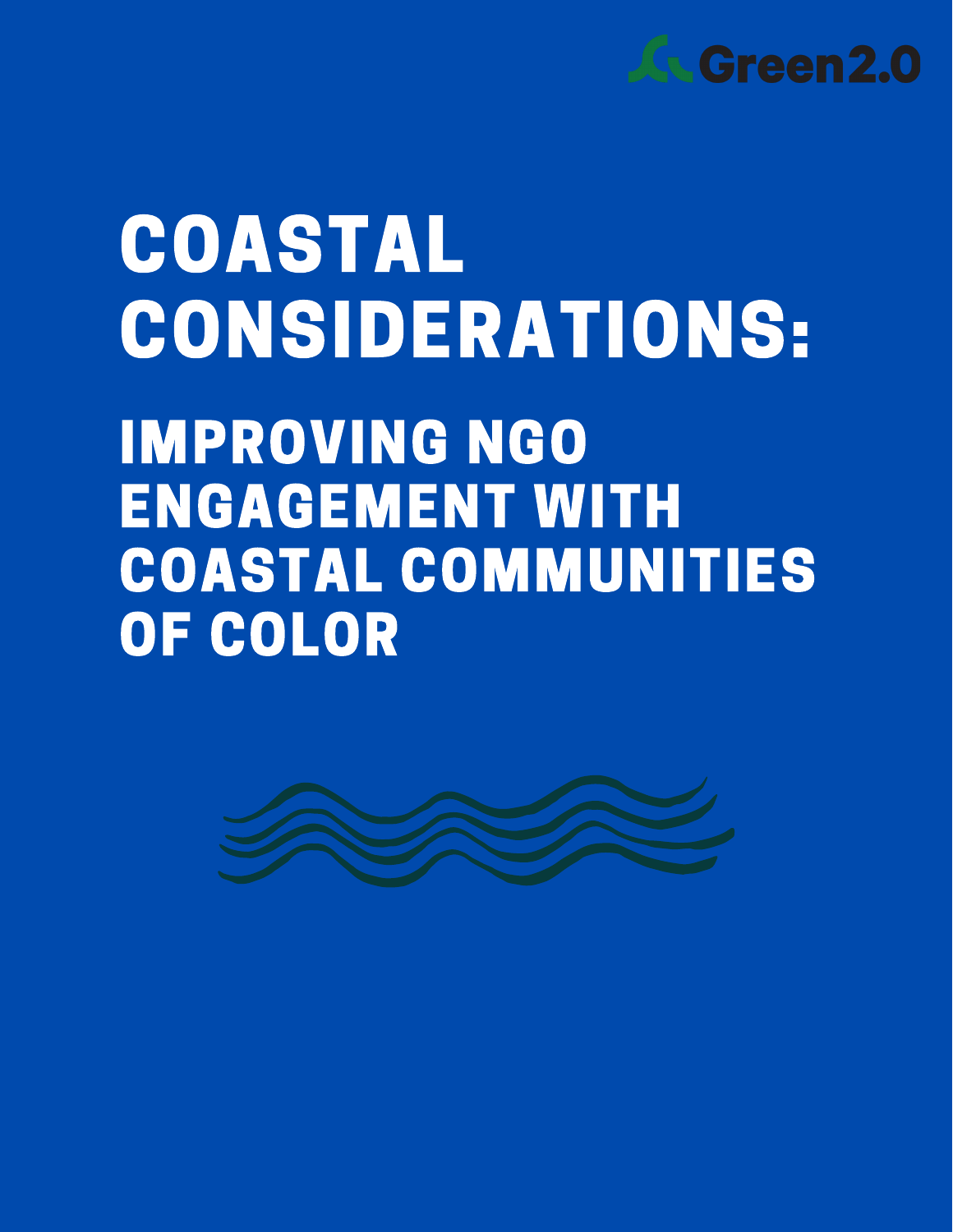## TABLE OF CONTENTS

|    | <b>Introduction</b>                                      |
|----|----------------------------------------------------------|
| g  | <b>Methology</b>                                         |
|    | <b>What Issues do Coastal Communities of Color Face?</b> |
| 8  | <b>NGO Engagement</b>                                    |
| 15 | <b>Best Practices</b>                                    |
|    | <b>Conclusion</b>                                        |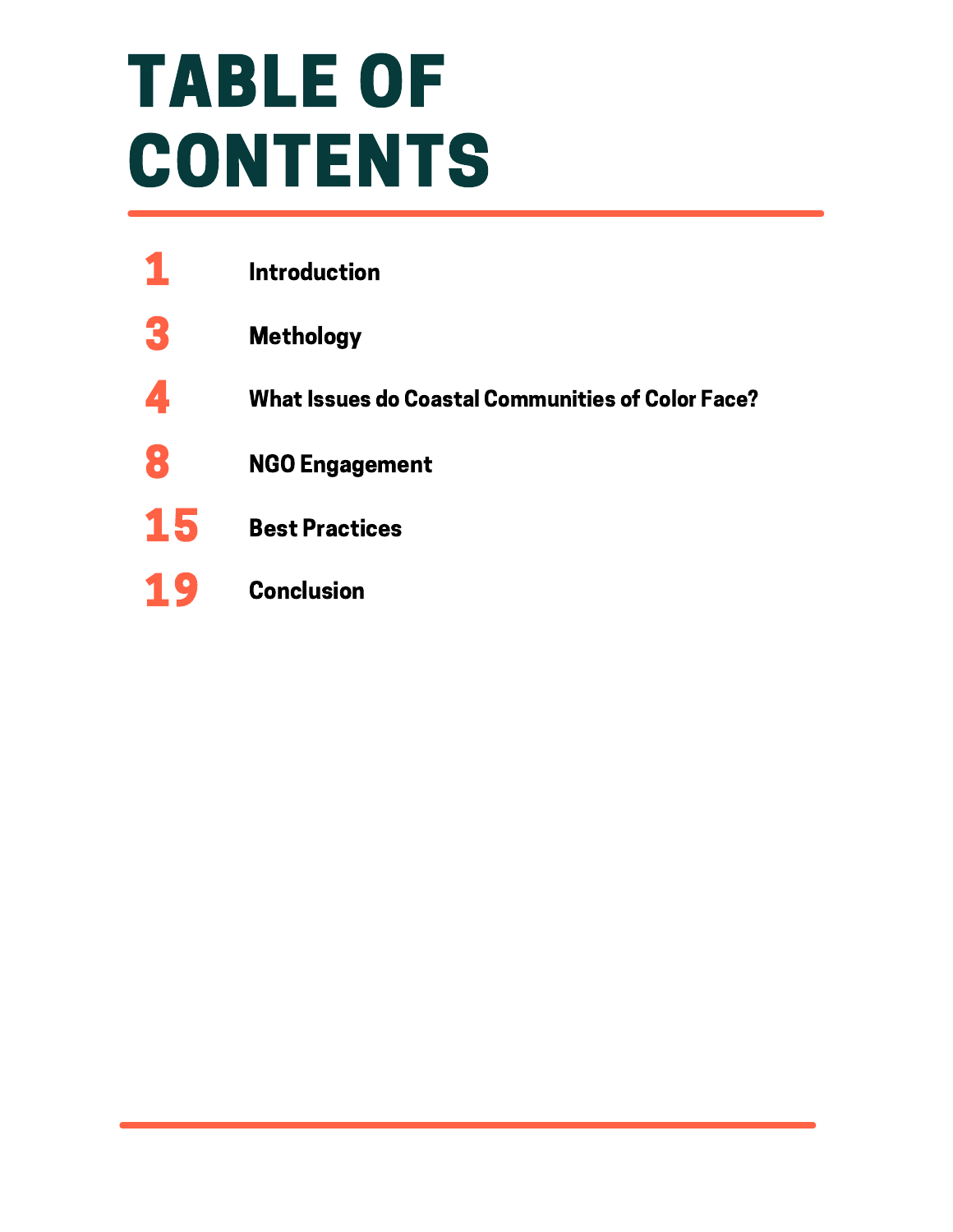## INTRODUCTION

The coastal areas of the United States include some of the most densely populated and diverse regions in the nation. Bounded by land and sea, the coasts offer opportunities for growth and development. While all coastal communities face challenges posed by climate change, those from frontline and historically excluded groups face additional environmental, social, and health hazards.

Green 2.0 sought to understand the state of engagement by nongovernmental organizations (NGOs) with coastal communities of color. Green 2.0 held a convening with representatives of allied organizations in early 2021. However, it soon became apparent that little literature exists on the subject, at least in a form designed to be digested and acted upon by organizations. This report is an initial attempt to fill that gap by offering a) a summary of the challenges faced by coastal communities of color, b) a review of activities NGOs undertake to help communities meet these challenges, and c) a set of proposed best practices that NGOs can use to improve their work.

While developing this report, it became clear that while NGOs have a critical role in supporting coastal communities of color before climate and non-climate crises hit, they often fail to build substantial relationships with these communities. In an attempt to provide some concrete examples, the report focuses its suggested best practices for engagement with coastal communities of color in the states of California, Florida, and Louisiana. These are locations where frontline coastal communities face environmental and climate challenges rooted in similar geographical features but differ due to their unique cultural backgrounds.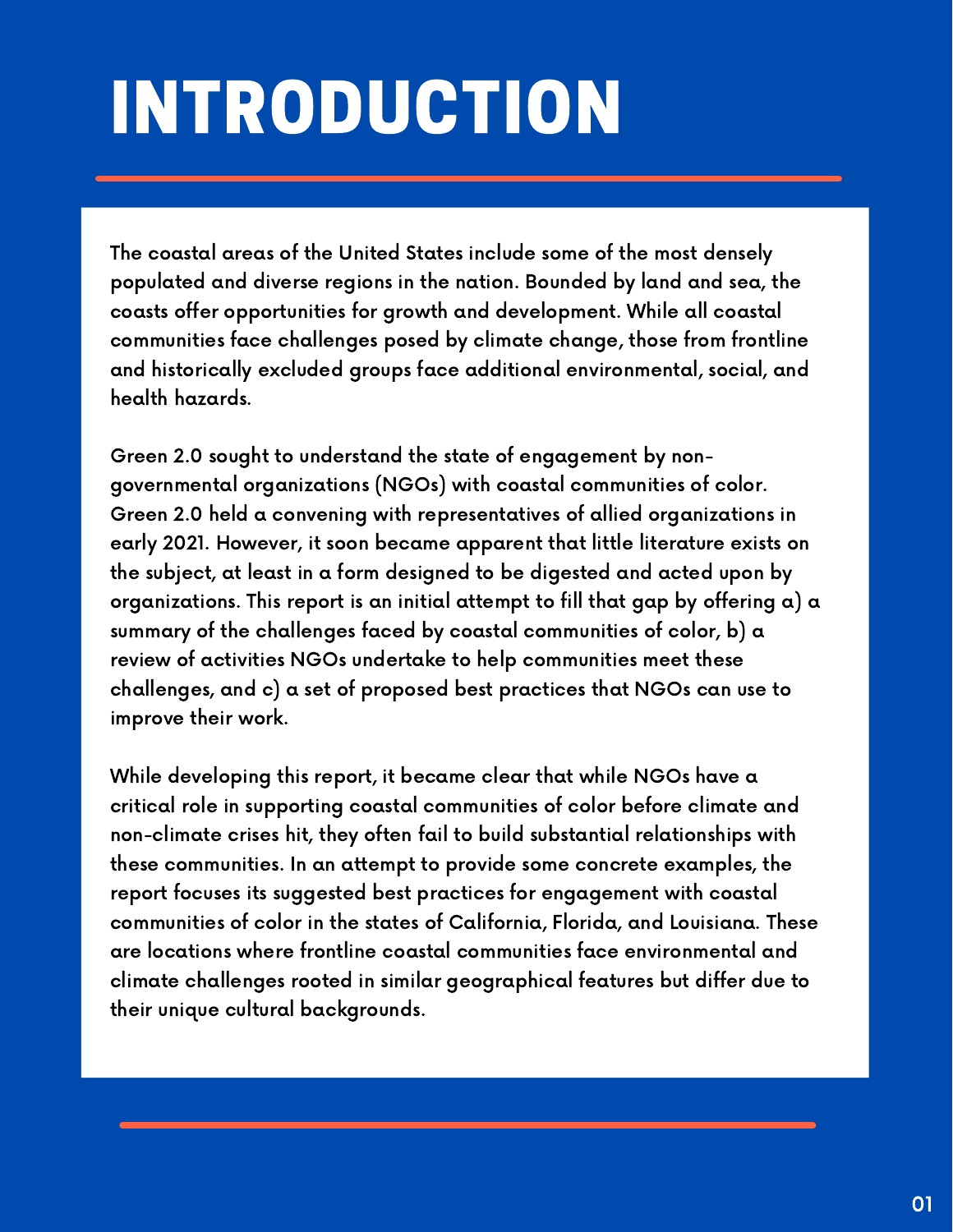#### INTRODUCTION

During a review of NGO work and interviews with NGO staff, we learned about many effective strategies while also identifying challenges such as the vital need to implement practices rooted in diversity, equity, justice, and inclusion (DEIJ).

For this report, a coastal community is defined as one that lives near the coast and/or utilizes coastal resources and the ocean for its livelihood in a manner shaped by cultural heritage or economic need. While acknowledging the varying legal and cultural-based notions of "coastal community," we propose the above definition as broadly inclusive of the cultural and historical connections that more place-based definitions omit.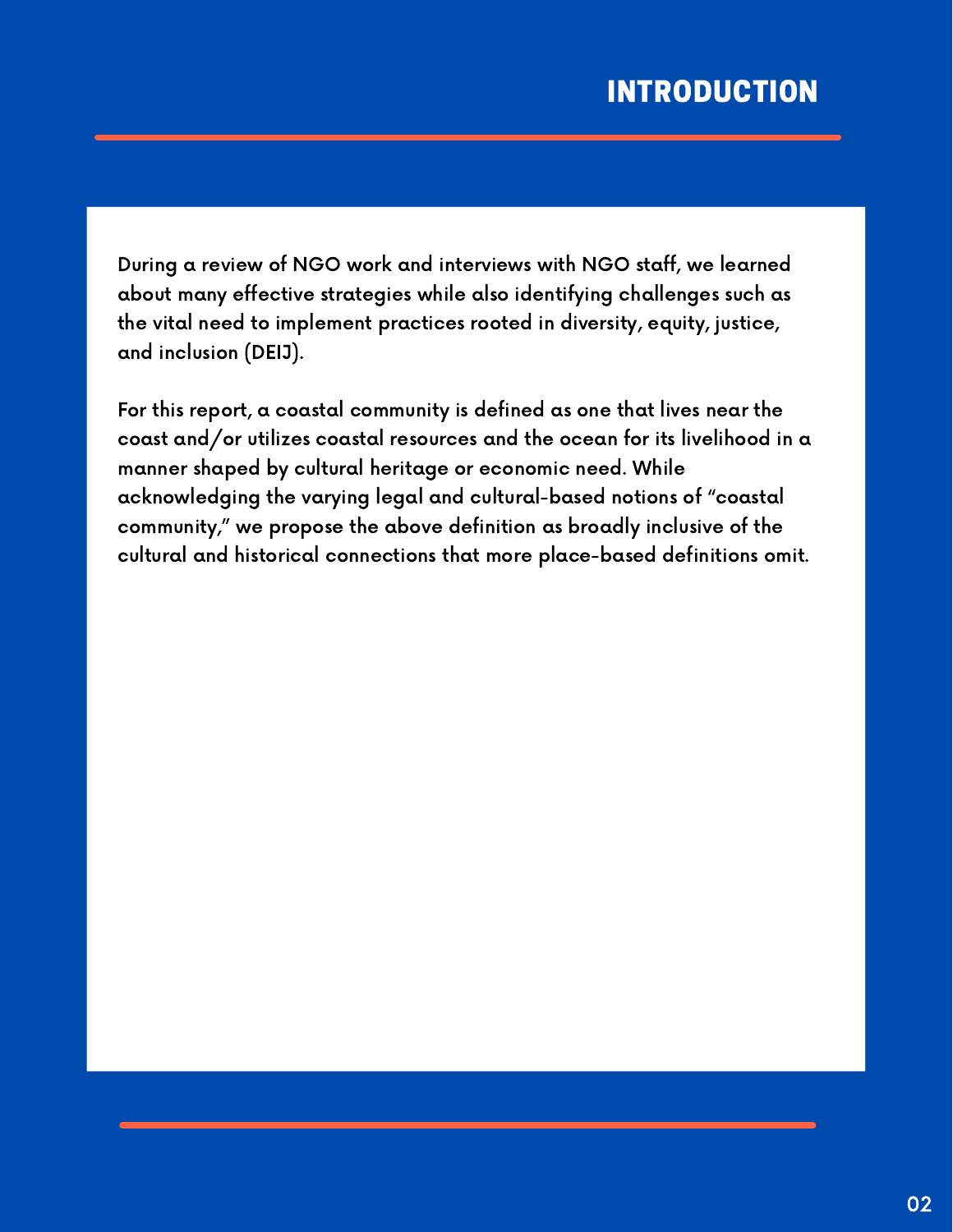# METHODOLGY

Green 2.0 adopted a qualitative approach, conducting a literature analysis paired with interviews with 17 environmental NGO personnel from both senior leadership and programmatic staff between June 2021- September 2021. In addition, we conducted an in-depth review of the programmatic work, and coastal community engagement strategies of 25 national and regional organizations within the states of California, Florida, and Louisiana. While these NGOs varied in size and programmatic focus within the environmental field, all engaged in some way with coastal communities of color.



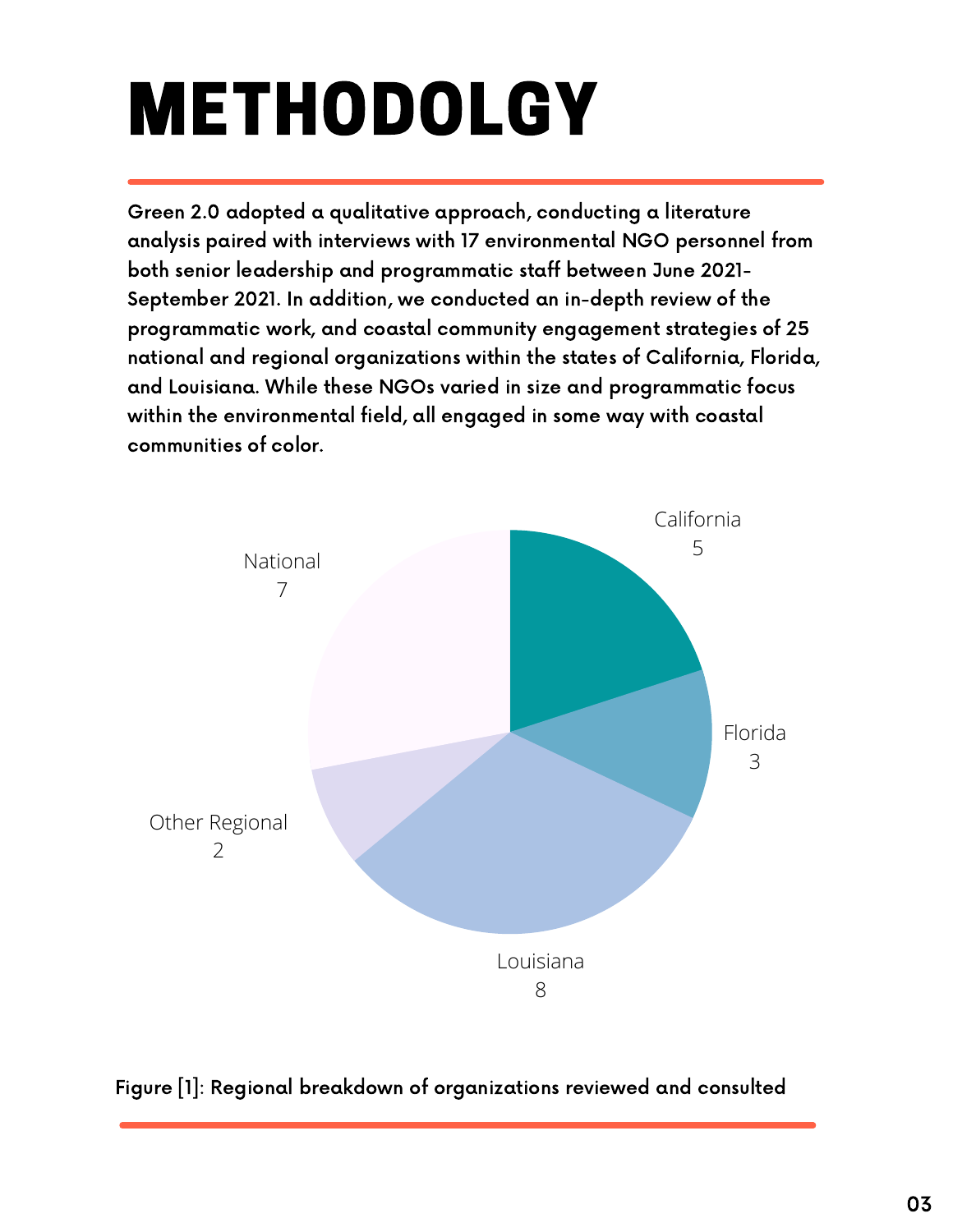### WHAT ISSUES DO COASTAL COMMUNITIES OF COLOR FACE?

The first step to building positive working relationships between NGOs and coastal communities of color is understanding the issues the communities face–issues as complex as the communities themselves. Environmental, climatic, socio-economic, political, and health dimensions intersect, disproportionately impacting communities of color. $^{\text{!`2}}$ 



Figure [y]: Factors that affect coastal communities [3-7]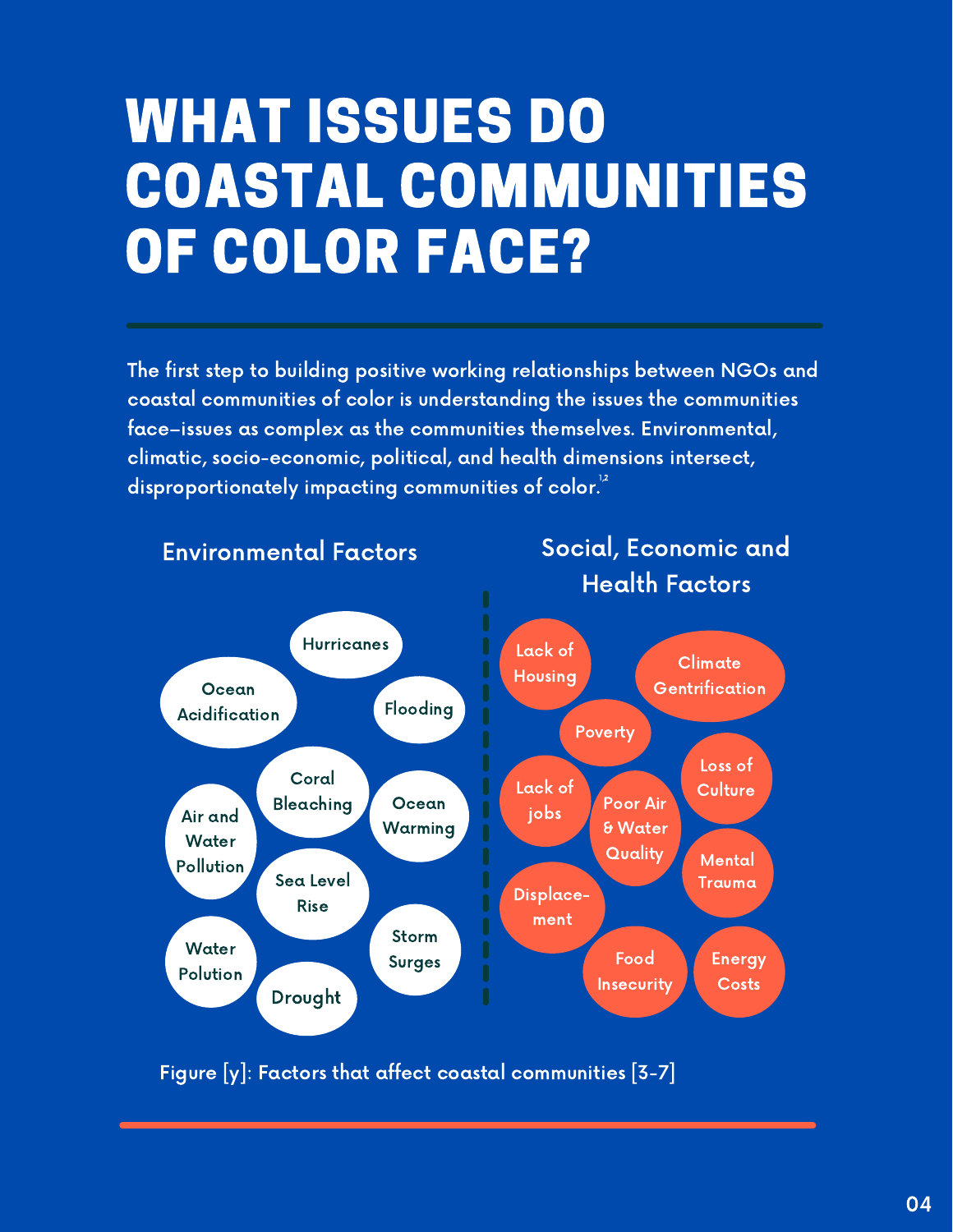#### WHAT ISSUES DO COASTAL COMMUNITIES OF COLOR FACE?

Rising seas, severe hurricanes, and storm surges due to climate change combined with poverty and poor housing caused by discriminatory policies such as redlining displace frontline communities. $\degree$  In addition, there has been a rise in climate gentrification by developers pushing out communities that are settled on safer higher ground.

One such community under threat is Little Haiti, a predominantly Black neighborhood in Miami, Florida. This area, previously neglected by outside investors, is now attracting developers looking to escape rising seas and who are pushing out the existing community that cannot compete with the rapid increase in housing prices.  $\degree$ 

Another community is Orleans Parish in Louisiana, where one study found that areas at higher elevation became "significantly whiter, more educated, [and] higher income" post Hurricane Katrina.<sup>"</sup> Frontline communities struggle with obtaining resources to recover from impacts caused by previous extreme events.

While ports and industries can make coasts into hotbeds of economic activity, this also means exposing communities of color to harmful air pollutants, including smog and nitrogen oxide. For example, the majority Hispanic/Latinx/o/a/e community of Wilmington, California, near the Port of Los Angeles, has suffered increased cancer and asthma rates.  $^{\text{\tiny{[1,12]}}}$  In New Orleans, Louisiana, dangerous chemicals from petrochemical plants along the Mississippi River leach into the soil and waterways of predominantly Black communities, leading to a cancer rate so extreme that the United Nations has called the government to end this case of environmental racism." Additionally, some of these communities also rely on these same industries causing harm for their livelihoods.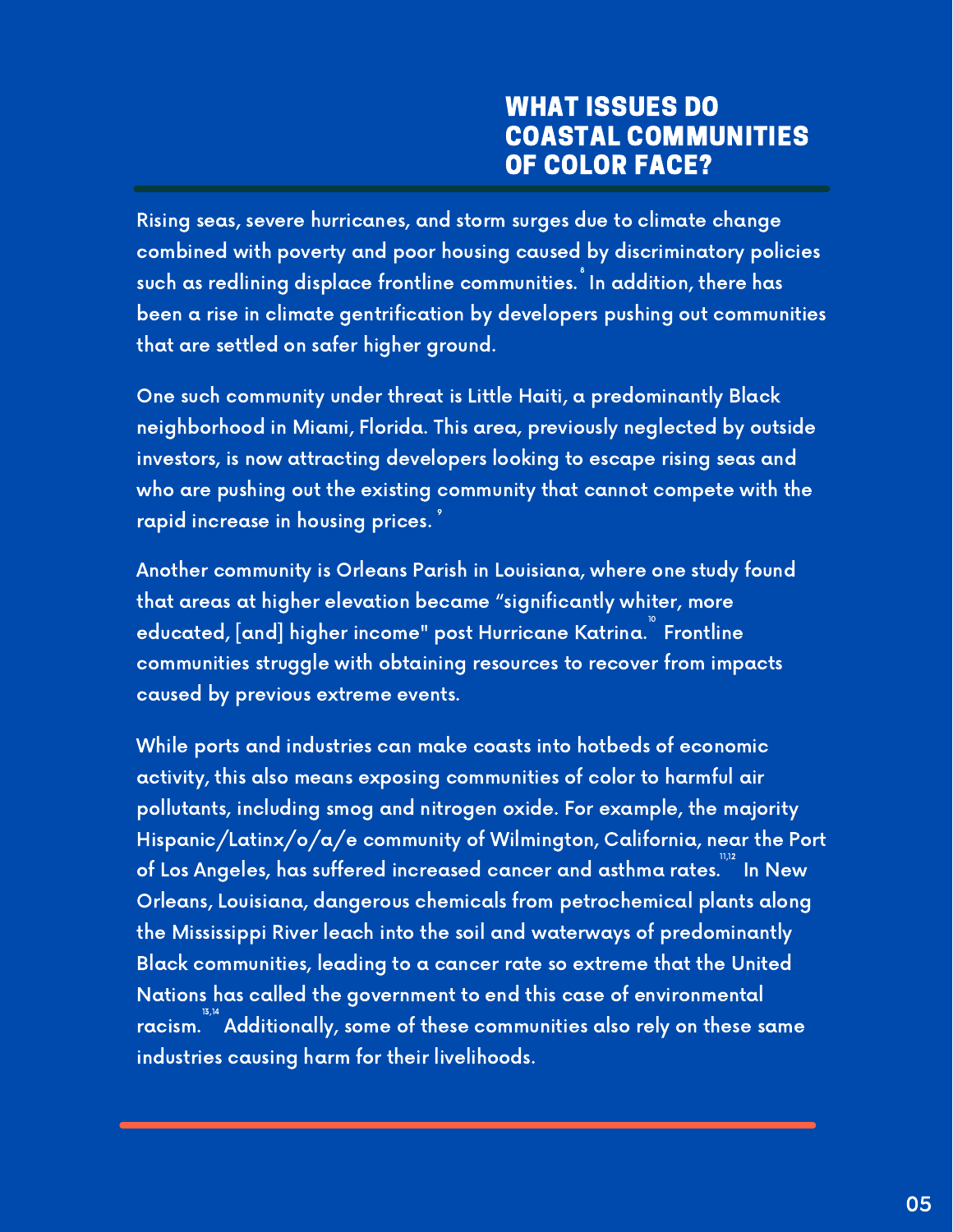Frontline communities of color that rely on coastal resources for their food and livelihood also feel the impact of climate change, including rising sea levels and temperatures that have had a direct impact on marine biodiversity and the habitat fishing and tourism industries.

In coastal California, many low-income and people of color work in the agricultural, tourism, and domestic sectors, all of which are particularly vulnerable to climate change. $^{\text{\tiny{15,16}}}_{\text{\tiny{15,16}}}$  Increasing droughts are also affecting the salmon population, so tribes cannot obtain the fish that are an essential part of both their diet and an integral part of their spiritual and cultural traditions.

"Communities don't want to live near a chemical plant but feel they have no option. NGOs cannot go into a community asking them to quit their jobs to advocate against these industries without any alternatives. That's just setting up both sides for failure." - Attorney, Regional NGO, Louisiana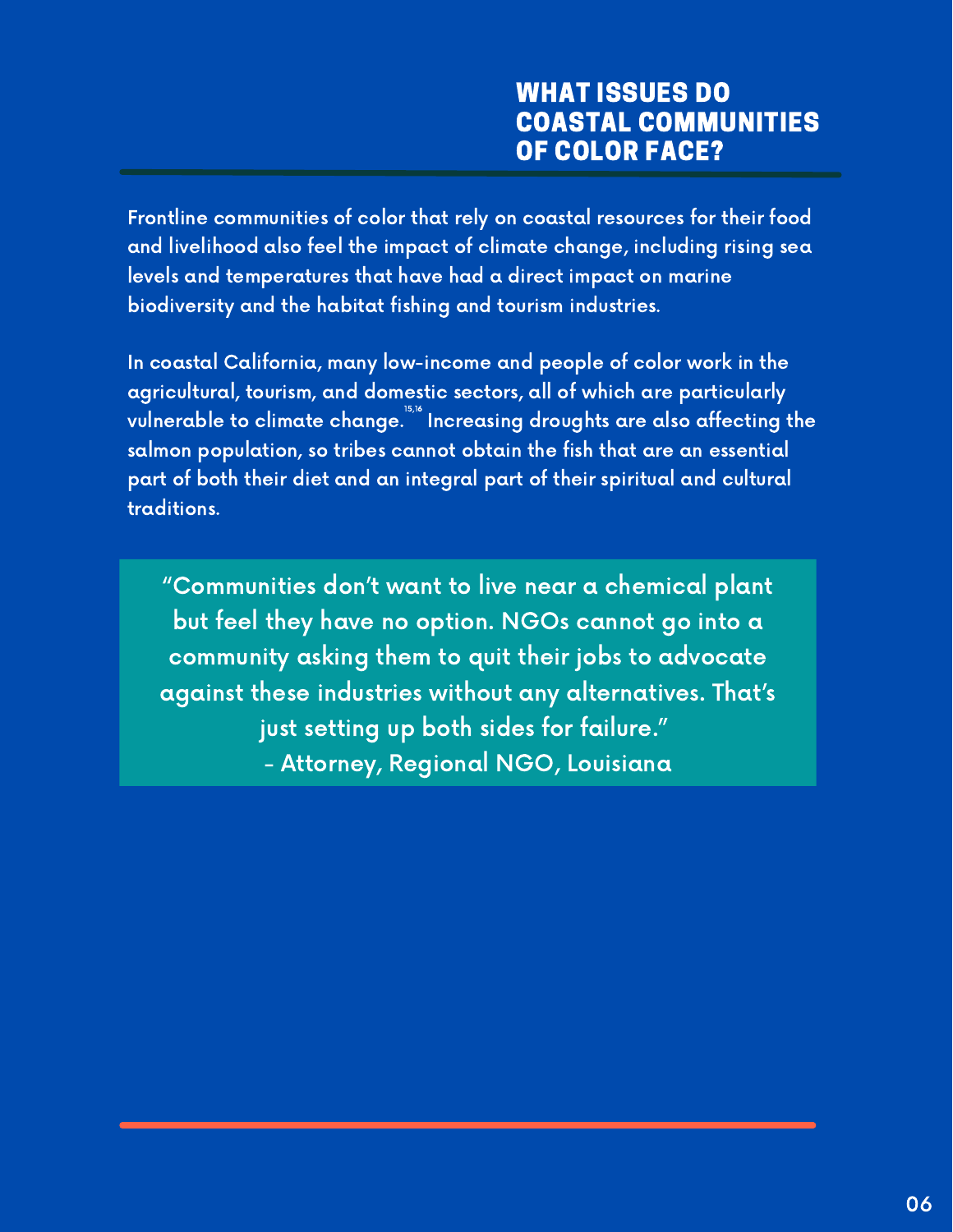NGO practitioners interviewed by Green 2.0 shared the top 5 challenges faced by coastal communities of color in their states:

### California

- Sea level rise
- Air pollution
- Water scarcity
- Lack of housing
- Climate gentrification

#### Louisiana

- Poverty
- Petrochemical industry
- Flooding
- Hurricanes
- Job Security

#### Florida

- Sea level rise
- Flooding
- Hurricanes
- Climate gentrification
- Energy costs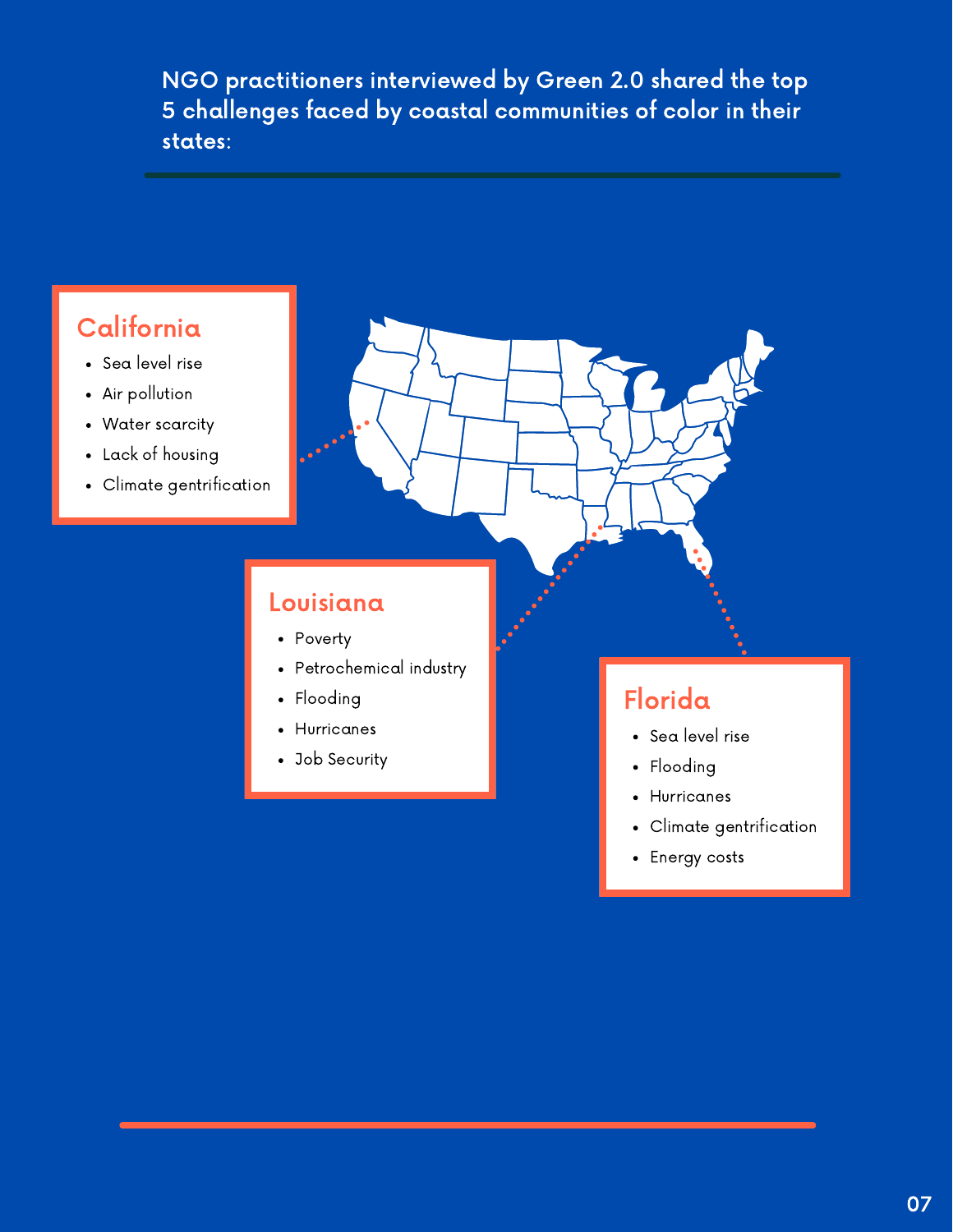## NGO ENGAGEMENT

Although environmental NGOs have engaged with coastal communities for years, mainstream environmental groups have often prioritized the physical environment and neglected the integral role of people. Fortunately, there has been a recent shift, as more NGOs recognize the importance of community engagement – a recognition that many communities and staff of color fought for – and which will hopefully result in a more inclusive and holistic approach. Traditional environmental groups are slowly catching up with environmental justice groups, which have pioneered intersectional work.

"If working with the community is not a part of an organization's programmatic work then they are falling short. " – Community Organizer, Regional NGO, Florida

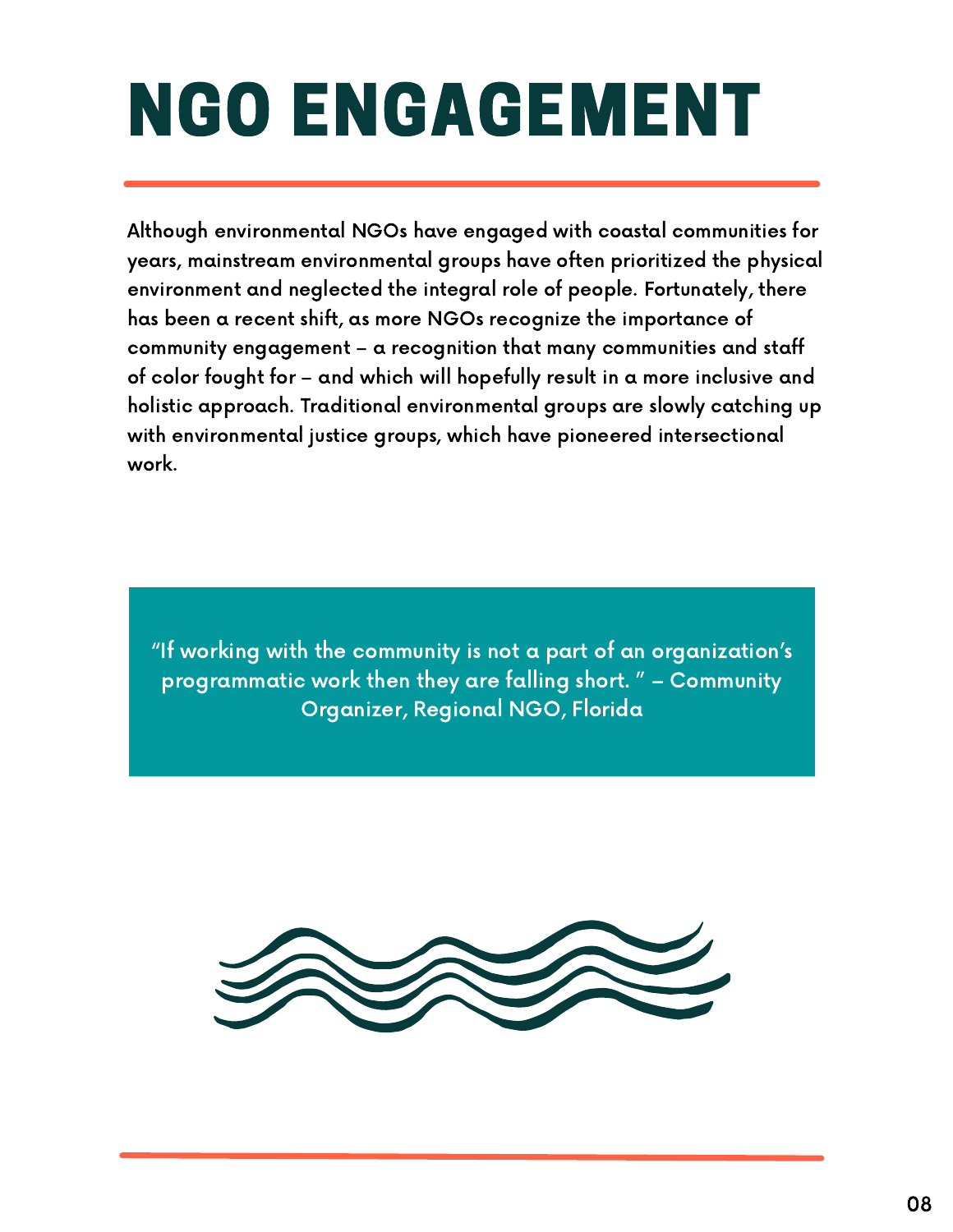### HOW DO NGOS ENGAGE LOCAL COMMUNITIES?

Our research found that NGOs interact with and provide support to communities in many ways. The NGOs interviewed engaged in communities in the following ways:

#### Building Technical Capacity

NGOs help community members build technical skills through projects such as green jobs training in wetland restoration, hosting workshops on how to read flood maps, or seminars on implementing successful organizing campaigns. They also help build capacity through trainings on grant writing, which can often be an overwhelming task for smaller organizations.

#### Increasing Knowledge and Understanding

NGOs provide resources on topics of interest to a given community through educational awareness campaigns, webinars, or workshops. These resources include engaging in research within the community, which can help communities make more informed decisions on issues that impact them.

"My organization helped put together a workshop to train the local community on how to read flood maps with specific examples in their community. Having that increased skill helps them advocate for themselves." - Community Organizer, Regional NGO, Florida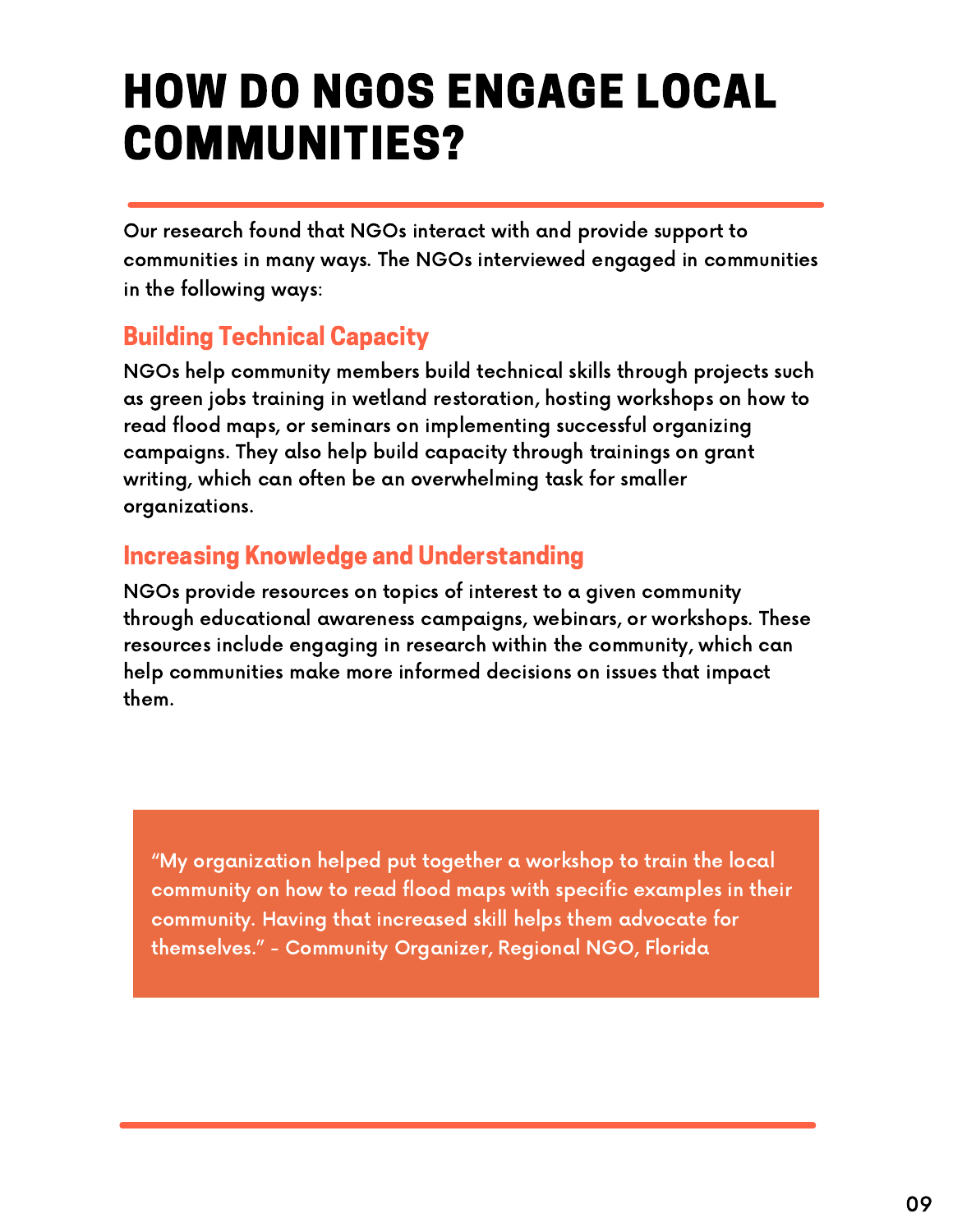#### Advocacy or Lobbying Work

NGOS engage with elected or appointed officials, building relationships to drive change around policies that impact communities. They support by letter writing, making phone calls, or meeting with elected officials and staff. The aim of this work is to discuss community needs and to apply pressure to the appropriate levers of government, with the ultimate end of eliciting systemic change through impactful law and policies. Further, NGOs often have lobbyists on staff who can dedicate their time specifically to advocating for change.

#### Offering Funding and Supporting Fundraising

Among the most fundamental ways that NGOs support communities is by increasing financial resources by directly injecting funds. Mechanisms for NGOs to provide funds include mutual aid funds and small grants. One example is Anthropocene Alliance, an NGO that works with over 100 frontline communities throughout the U.S. and distributes several small grants to its members (especially those without 501(c)(3) status)."

#### Organizing / Mobilizing Campaigns

Many NGOs use their skills to help communities mobilize for change around an issue of concern. This may include organizing marches, social media blasts, or door-to-door canvassing to share information or petitions. NGOs can use their existing platforms to help build support for these communities and leverage their public influence.

"Helping communities use their voice to change law and policy is one of the most impactful tools we have for change. It is their [community's] right to hold their politicians accountable but sometimes the institution can be daunting to residents so we try to make the lift as easy as possible. [We] draft letters and gather contact information for [government] representatives." - Executive Director, Regional NGO, Louisiana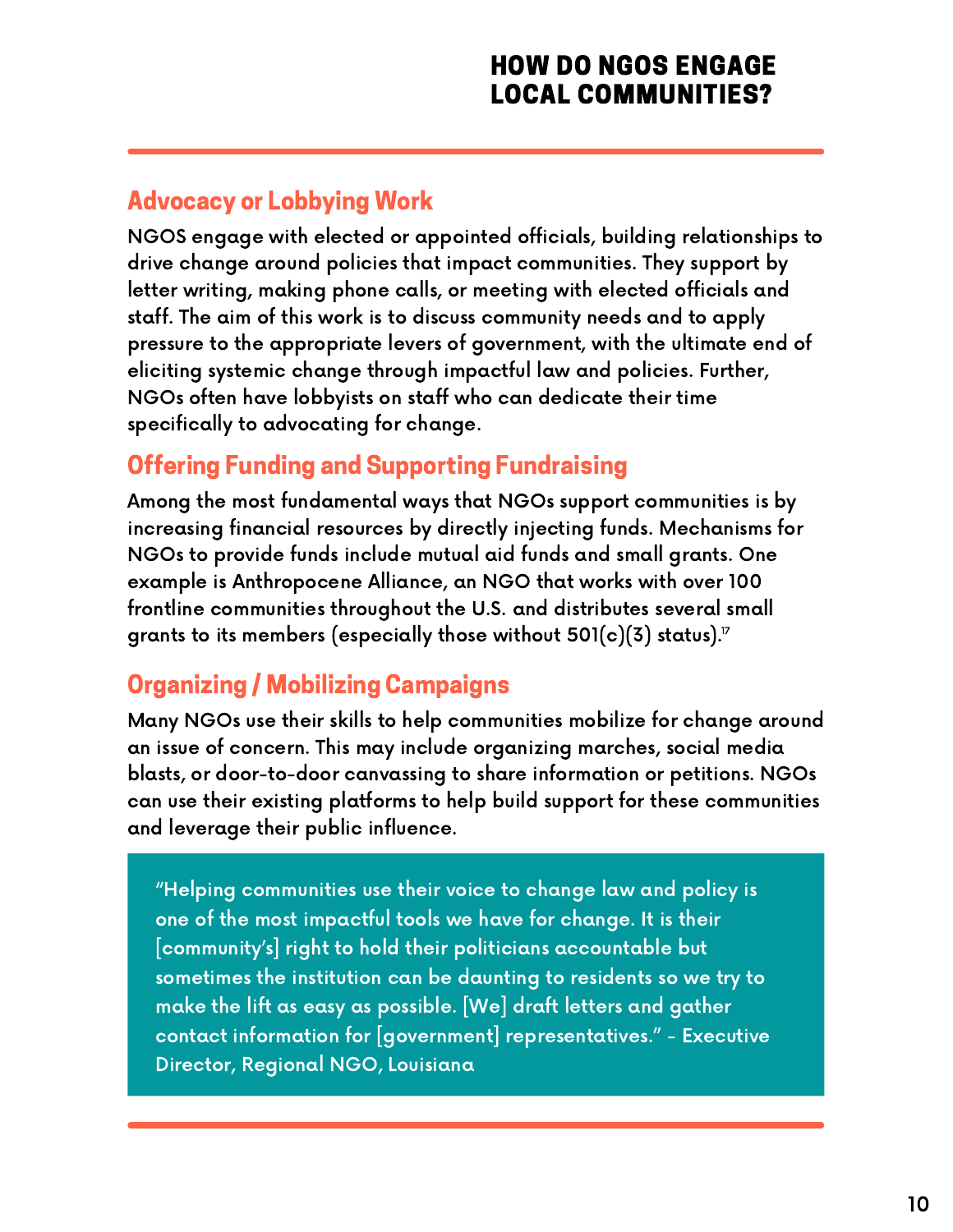#### HOW DO NGOS ENGAGE LOCAL COMMUNITIES?

#### Assembling Coalitions

NGOs form coalitions to build capacity through partnerships with other NGOs, state agencies, and communities and as a way to learn new best practices or connections that could help improve the community. Organizational working groups can share knowledge around a specific topic, and coalitions can magnify existing financial and human resources by pooling them. The result is increased credibility and influence for the relevant advocacy and policy alliance.

#### Providing Direct Services or Resources

NGOs provide direct resources in the form of specialized expertise and skills that supplement a community's work. NGOs noted that they supported grant writing, provided pro bono legal services, and provided scientific research, NGOs also support frontline communities during times of emergencies like after extreme weather.

"There are some challenges. Working coalitions does require some finesse as members may not align on every issue so it is important that the core values are similar. Too many members may stall progress. Also, power is not always distributed equally; larger or richer organizations sometime dominate." - Program Director, National NGO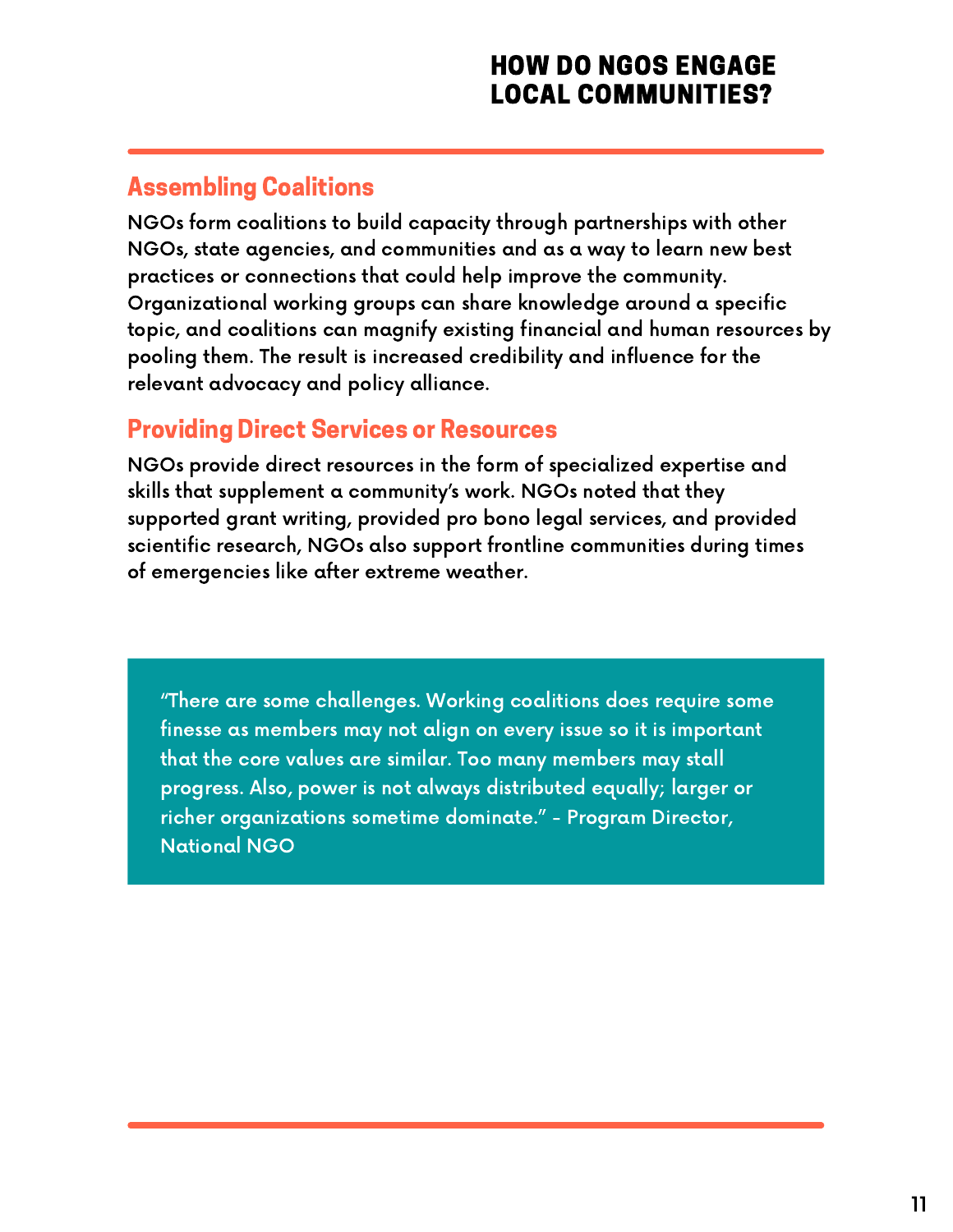### CHALLENGES

In a time of growing needs and shrinking resources, NGOs are being asked to do more with less, and all these forms of community engagement noted above carry their own challenges. However, the most significant challenge is the lack of communication and trust that can stem from a divide between organizational priorities and community needs.

Recognizing the following challenges and barriers to equitable and inclusive community engagement can help NGOs better serve coastal communities of color:

#### Lack of Trust

There is often a lack of trust between coastal communities of color and NGOs. This distrust stems from a community's past experiences with other NGOs engaging in extractive policies, top-down approaches, exploitation, and unfulfilled promises. This can lead to a lack of community buy-in. Without intentional relationship building by NGOs with communities, proposed initiatives will not be sustainable.

"Folks are wary of NGOs. I have had several members in the community share their experiences with me of working with other groups [NGOs] that came into their community for a short period of time, used the community's time and story and just up and left. I am still working to build back that trust." - Campaign Organizer, Regional NGO, Louisiana

"Honestly, there is trauma in the community from not only what affects them day to day but then feeling abandoned by organizations who say they were going to help." - Community Organizer, Regional NGO, Florida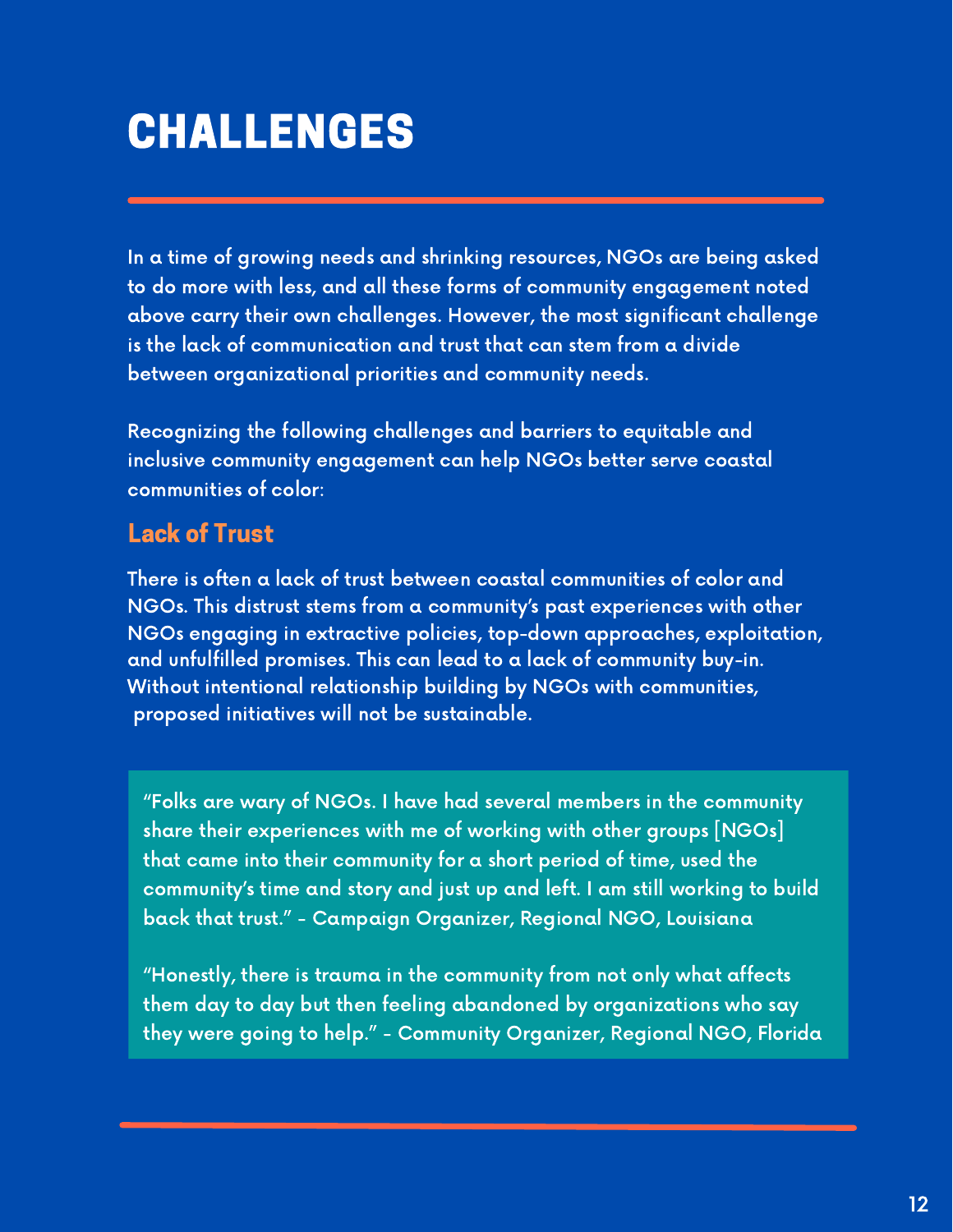#### Covid -19 Pandemic

A significant challenge to community engagement work identified by NGO practitioners was the Covid-19 pandemic. This affected programming that relied on on-the-ground work such as door-to-door canvassing and community workshops that had to be paused or scrapped altogether. NGOs have had to transition to virtual methods but face communication barriers as some of their community members do not have access to adequate technological tools. While it is true that a more virtual world has provided more access to some coastal communities, others that rely on a more hands-on approach have been left increasingly disconnected.

"The frontline communities we work with, especially BIPOC communities have been the worst hit by the pandemic. Many lost their jobs, family members and are unable to recover. We have been lucky to pivot to help these communities but not all organizations are able or willing to do the same." Executive Director, Regional NGO, Louisiana

#### Lack of Capacity

Engaging with communities requires significant time, finances, and available personnel, which are respectively needed for relationship building, visiting communities on the ground, and volunteer support. At many NGOs a community project is just one part of an individual staff member's work, with competing priorities, they do not focus all their attention only on supporting that community. Furthermore, many smaller organizations working on these issues are also affected by those same issues.

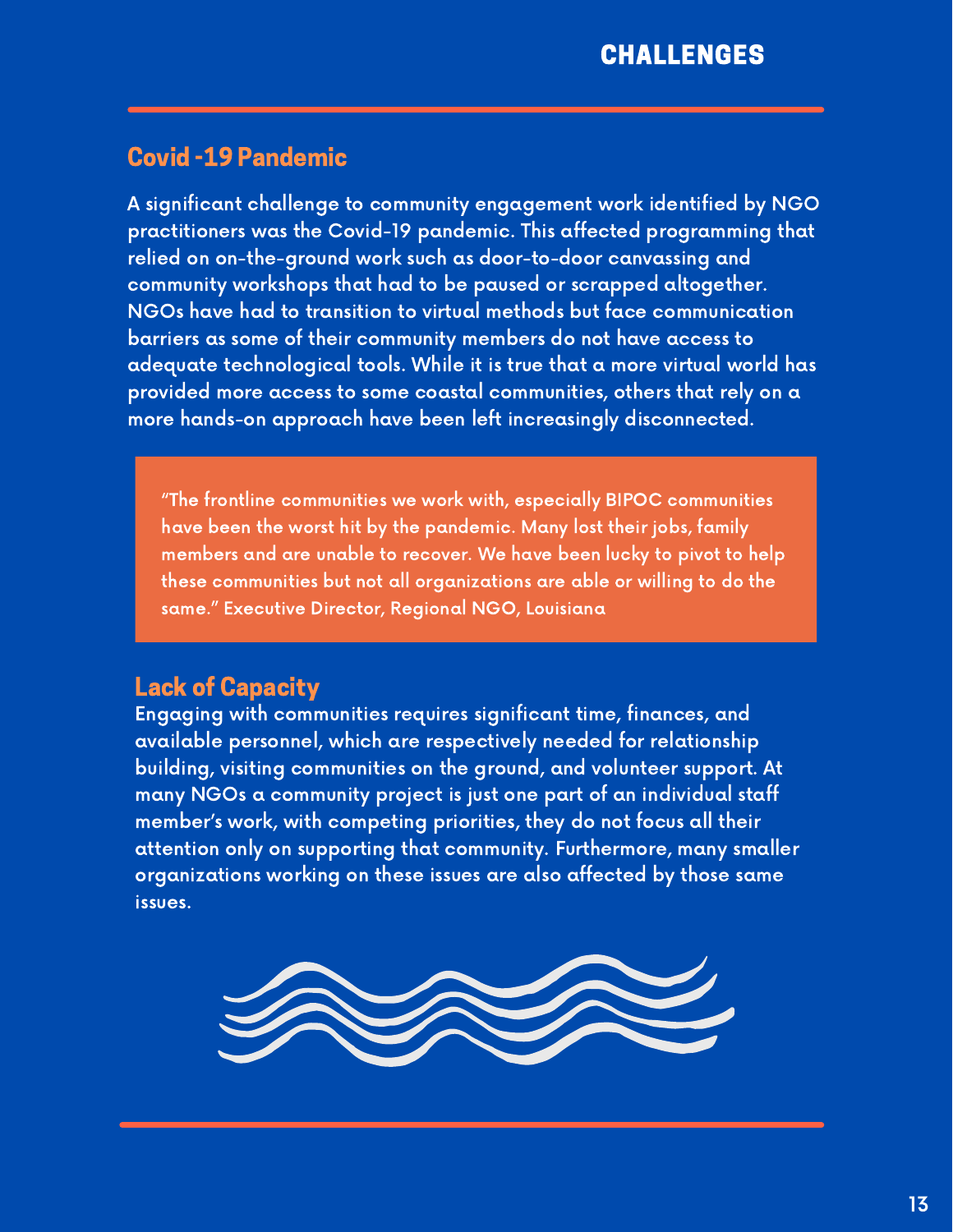#### Measuring Qualitative Outcomes

Tracking qualitative outcomes of community engagement is essential for NGOs to monitor progress and community satisfaction. Given that each community and its goals are different, a standardized monitoring framework has proven challenging. Some NGO practitioners admit that they do not track that information.

"Keeping track of the number of calls, workshops or visits with communities is easy but how do you measure if you've improved a relationship with that community member or the community in general? That part is trickier." - Executive Director, Regional NGO, Louisiana

#### Lack of Internal Diversity, Equity or Inclusion

There is often an internal disconnect between NGOs and the communities they are trying to serve. Unsurprisingly, given the history of mainstream NGOs being overwhelmingly white, communities of color are generally underrepresented on staff. This can lead to lack of 18 understanding of a community's issues or perspectives. Many NGOs are disconnected from their own staff of color and have failed to support them adequately. Further, mainstream environmental NGOs are often slow to integrate DEIJ principles into their programmatic work and are often more focused on the physical environment.

"Who are we to go into the community asking them to work with us when we still need to work on ourselves." - Executive Director, Regional NGO, Louisiana

"It's sometimes a fight to make leadership understand why engaging with the community is important and the pushback is really unfortunate." - Community Engagement Manager, Local NGO, Virginia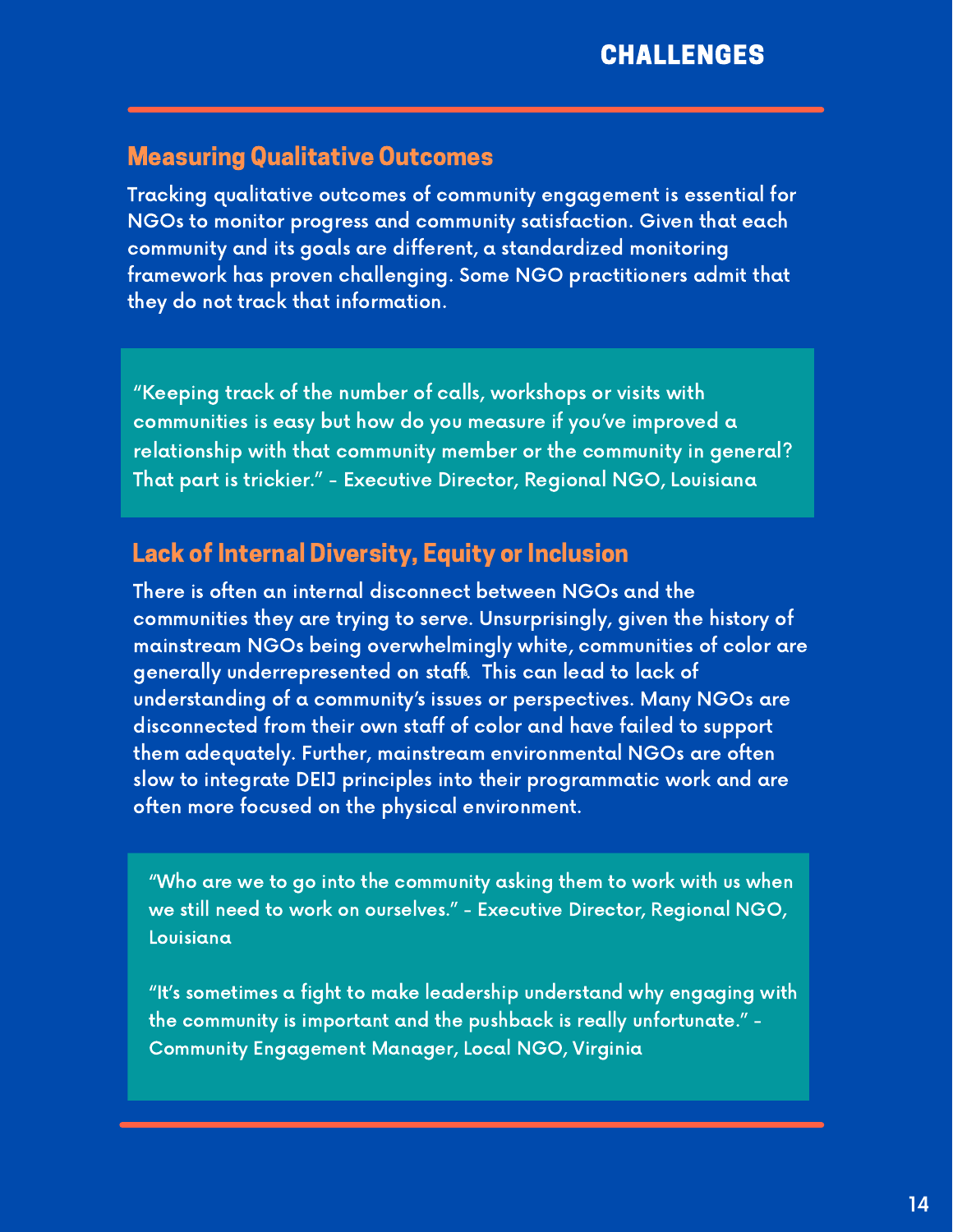### BEST PRACTICES

While developing this report, several best practices emerged from our research and experience for engaging with coastal communities of color. These practices are an initial guide for NGOs to engage in more equitable and inclusive interactions that foster trust and create sustainable impact on communities. To engage in more positive and productive work with coastal communities of color NGOs must:



Center communities in their work by listening to their needs.



Prioritize building and maintaining relationships with the communities they wish to serve.



Seek to understand the local, historical, and social contexts that shape interconnected community challenges.



Center people in their work by letting communities lead and co-develop initiatives.



Support young people of color by investing in their development.



Implement DEIJ practices into their internal work culture and increase the diversity of staff.



Work to increase access for coastal communities of color by removing barriers to engagement.



Compensate the community for their time, expertise, and work.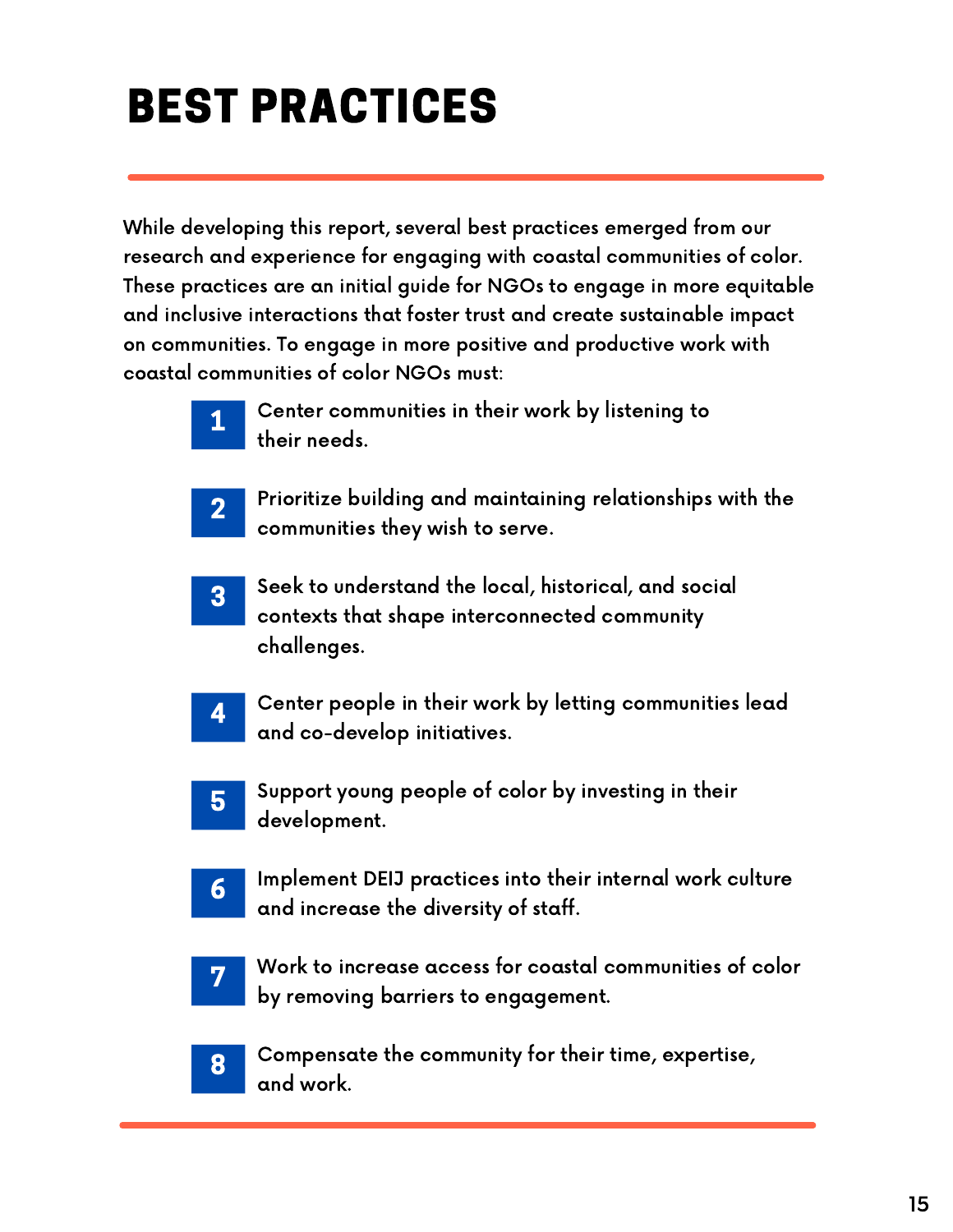#### Listen

The most vital step for NGOs is to listen to the community. Its members are the experts on the challenges they face, and there is no substitute for their insight. This listening process must be done before the planning and inception of any initiative, as it helps to create more relevant interventions and prevents waste of resources. NGOs can attend community meetings, interview community members (making sure to compensate for their time) or conduct open-ended surveys.

"I always start with a conversation. I have learned over the years that I only think I know what problems they [community member] face but they are the experts and by listening to my organization is better equipped to to help." - Community Organizer, Regional NGO, Florida

#### Prioritize Relationship Building

A long-term commitment to building trust in a community allows NGOs to understand the challenges better and develop enhanced ways to support. This includes being involved with the community on the ground, participating in community events outside of the NGO project work, and having continued check-ins to provide updates even when there is no active project. NGOs that conduct research within a community or ask them to share their experiences should also report back any findings and updates to that community.

#### Understand Historical and Local Context

The injustices faced by coastal communities of color are based in systems that perpetuate inequities. NGOs need to look at a community holistically, the policies, history, and culture that shape the community to address these injustices. They must seek to understand the traditions, challenges, and triumphs of that community so that they approach their work with critical context.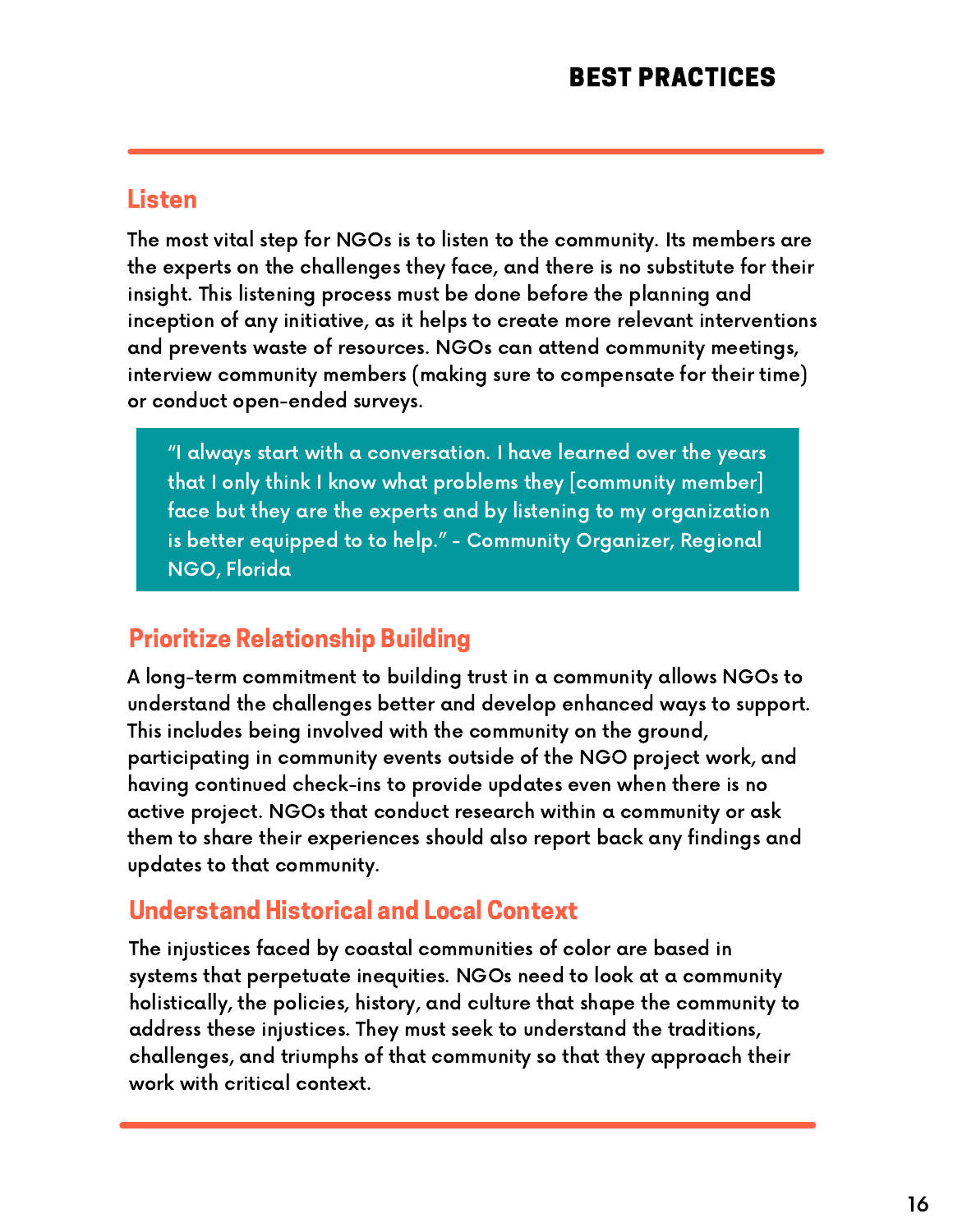#### Compensate Communities Appropriately

Often community members are asked by NGOs to speak on panels, coauthor op-eds, fill out surveys, use their stories to sway legislators or provide their expertise on projects. As experts in their own experience, community members possess valuable knowledge and should be compensated for their time. Paying people to participate shows that you value their time and ideas.

#### Center Community led and/or Co-developed Initiatives

lack of community involvement in policies and programs that directly affect -- and are intended to address the needs of -- coastal communities of color. These communities are asked to review plans after a program has been developed, if at all. By engaging with communities throughout<br>... the process, NGOs can design projects that reflect community needs and are more likely to be utilized by community members. NGOs should include community voices throughout their work. There is a

#### to the community with a just transition. The community with a just transition. The community with a just transition  $\mathbf{r}_i$ Sit Teach<br>S Support Youth

Since the next generation will face the brunt of the climate crisis, NGOs need to remove barriers and create pathways for those interested in the environmental field. This includes paid internships and educational programs with meaningful work. In addition, initiatives should prioritize those from historically excluded groups. Providing opportunities to young people allows them to learn skills and knowledge to help their communities and may encourage some to enter the field as a career.

"Our internship program used to be unpaid because we didn't have the funding and it was clear that was a huge barrier. We would only attract predominantly white and higher income students which was not the demographics of our community work. So, we did target fundraising efforts to address this problem and our cohorts have since been much more diverse and better represent the community." - Campaign Organizer, Regional NGO, Florida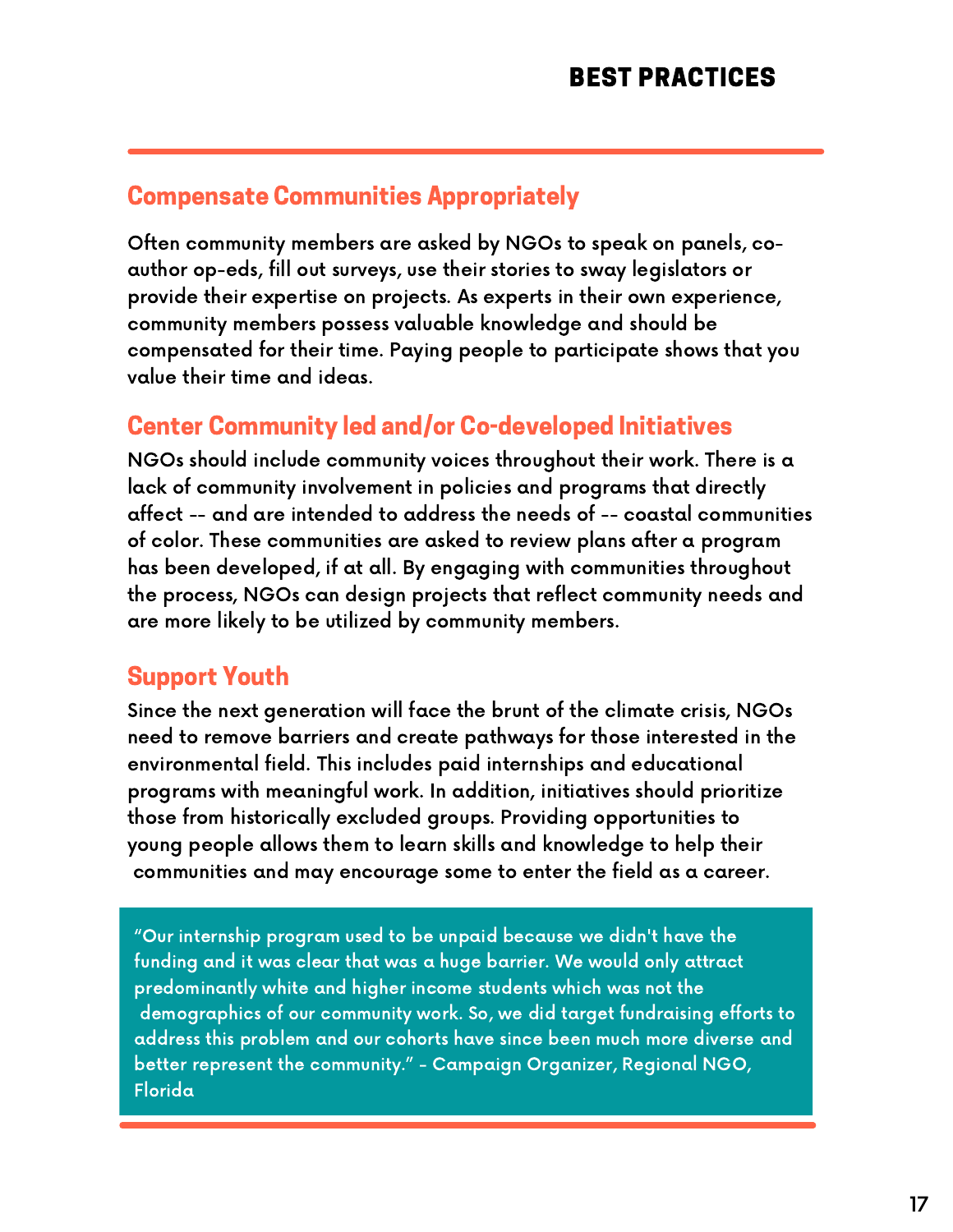#### Implement Internal DEIJ Work

NGOs can foster better external relationships by first creating more diverse, equitable, and inclusive environments within their own organizations which should start with hiring more people of color and individuals from frontline communities into leadership positions, including 9 the board. NGOs must also institutionalize DEIJ within their organizations by explicitly including these values in their missions and setting actionable goals and outcomes. Adopting DEIJ principles within organizational structures can create a strong foundation for developing programmatic work, including community engagement.

"Recently our board has adopted a measure that at least two of the board positions must be community members and they will be compensated for their time. It is important that they have a voice in our organization's work at the highest level." - Executive Director, Regional NGO, Louisiana

#### Create Routes to Access

It is important to reduce barriers to engagement, including physical distance. Whenever possible, NGOs should go to a community rather than ask the community to come to them. If this is not possible, NGOs should provide transportation. Providing a virtual option is another way to reduce barriers (one which is especially important during the Covid-19 pandemic), and the technological needs of a given community should be given full consideration. All media should also have increased accessibility functions, including additional languages, closed captions, and sign language interpreters.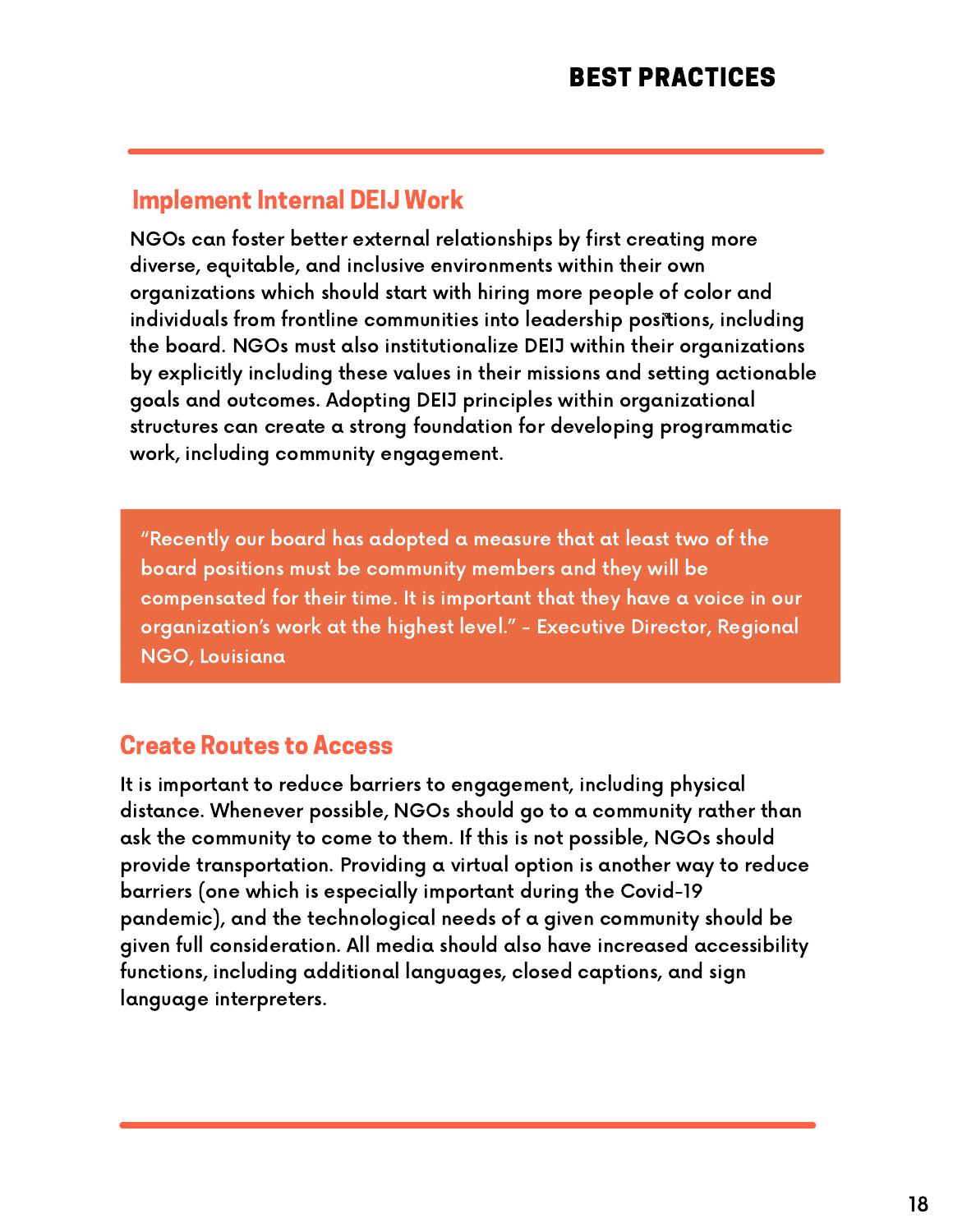# CONCLUSION

At the beginning of this project, Green 2.0 convened a group of allied organizations working on coastal and ocean-related issues to discuss the current state of relevant DEI work. In addition to soliciting input into the focus of a prospective report, we hoped to gain insight into previous literature on how diversity factors into the work of such environmental groups. However, we soon learned that little such literature existed; this report should be viewed as a first step to addressing that gap.

NGOs have an integral role as environmental and climate injustices such as climate-driven gentrification, health impacts from air and water pollution, and loss of livelihood due to loss of marine biodiversity and habitat continue to impact coastal communities of color. They can support communities by building technical capacity, interjecting funding, and increasing networks to support mobilization and organizing efforts.

Such initiatives, however, must use a DEIJ lens to evaluate a given NGO's organizational structure and its community engagement strategies. Failing to do so can lead to further mistrust between NGOs and communities, misalignment between programs and a community's needs, and consequent lack of community buy-in. NGOs also face other internal challenges including lack of personnel capacity, funding shortcomings, and difficulties measuring progress.

Given that best practices emphasize understanding specific community needs, interventions should also be regionally aligned. While California, Louisiana, and Florida share similar challenges such as sea-level rise and air pollution, local differences demand a more nuanced approach rather than broad strokes. Understanding the historical context of communities through listening, relationship building, and allowing those most impacted to lead should precede any intervention.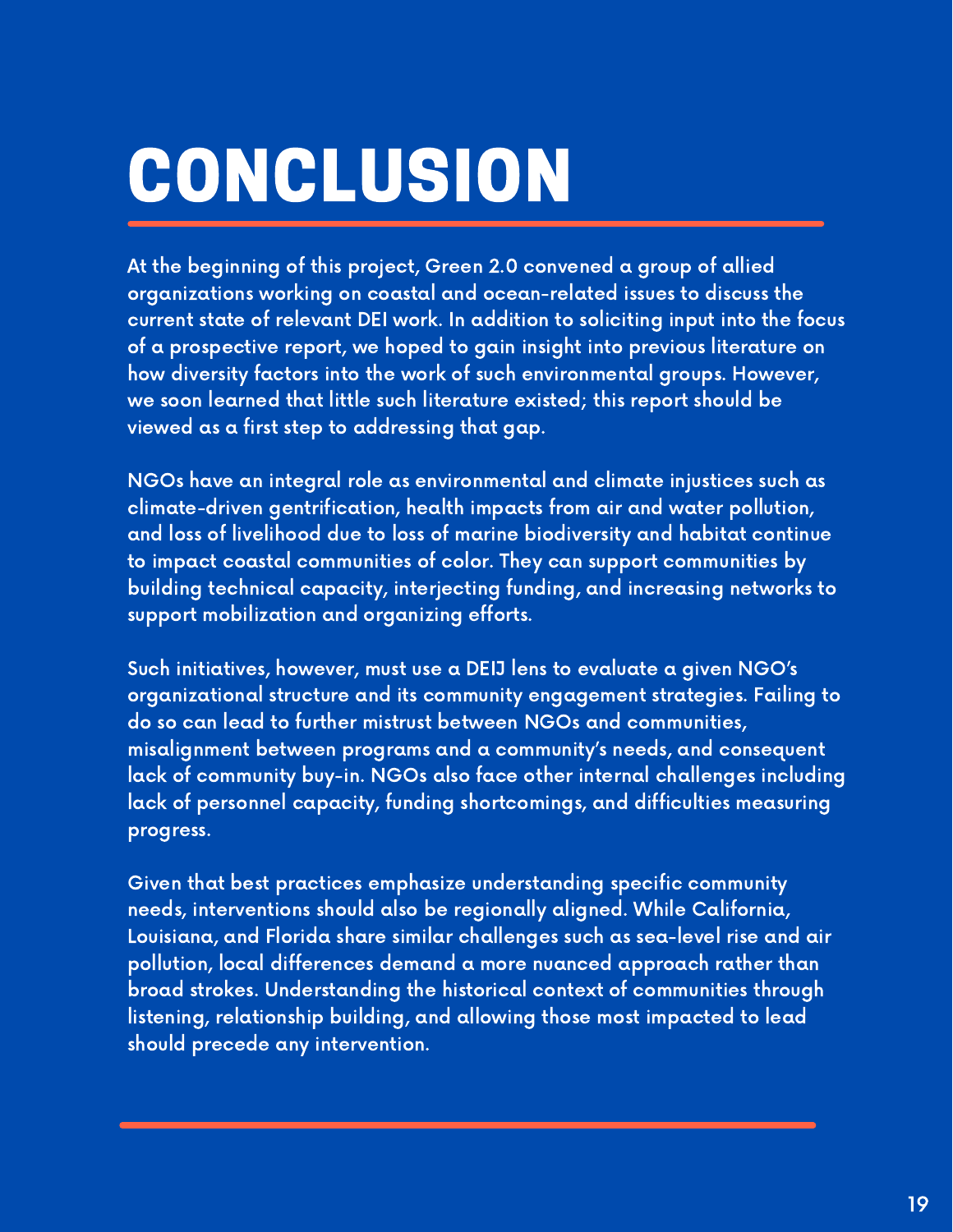## ACKNOWLEDGEMENTS

Green 2.0 would like to thank Kalina Browne for leading this report during her time as a fellow. We would also like to thank our staff who worked at various stages to review and support this report including Andres Jimenez, Adriane Alicea, Andy Beahrs, Alyssa Garza, Hazel Choi, Juliana Ojeda, Raviya Ismail, and Shao Zhi Zhong for their contributions. We appreciate the support of the Gordon and Betty Moore Foundation, whose funding helped to make this report possible. Finally, special thanks to Dr. Sarah Cooley.

Finally, we would also like to extend our deep appreciation to all the NGO practitioners who shared their experiences and expertise, making this report possible.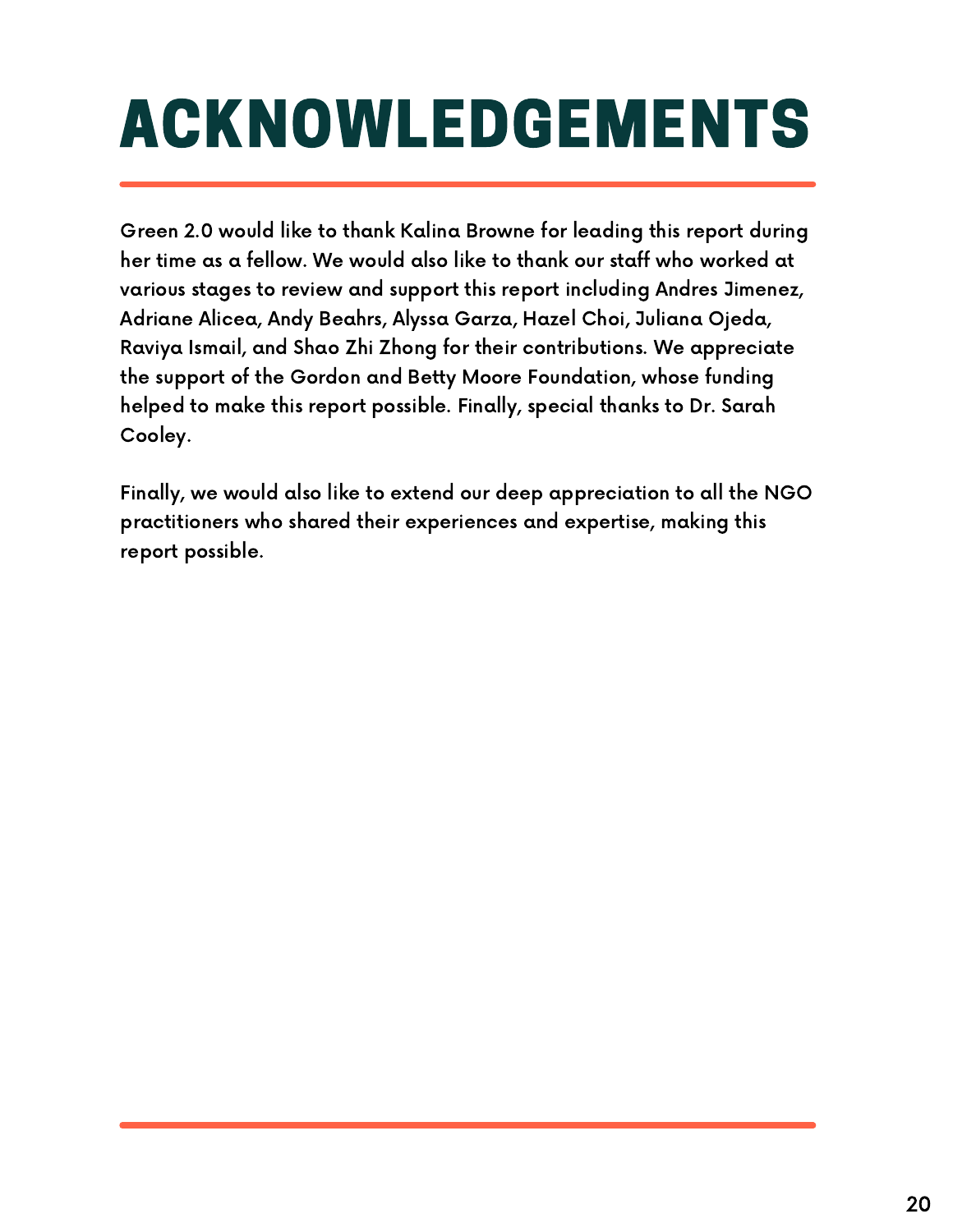### REFERENCES

1) Sarah Kaplan, "Climate change is also a racial justice problem," The Washington Post, June 29 (2020), https://www.washingtonpost.com/climate-solutions/2020/06/29/climatechange-racism/

2) Paul Sandifer and Geoffrey Scott, "Coastlines, Coastal Cities, and Climate Change: A Perspective on Urgent Research Needs in the United States," Frontiers in Marine Science. (2021): p.207. https://doi.org/10.3389/fmars.2021.631986

3) Nicholas Bogel-Burroughs and Katy Reckdah, "The Greatest Killer in New Orleans Wasn't the Hurricane. It Was the Heat." The New York Times. September (2021) https://www.nytimes.com/2021/09/15/us/new-orleans-hurricane-ida-heat.html

4) Cozzetto K, Chief K, Dittmer K, Brubaker M, Gough R, Souza K, Ettawageshik F, Wotkyns S, Opitz-Stapleton S, Duren S, Chavan P. "Climate change impacts on the water resources of American Indians and Alaska Natives in the US". InClimate change and Indigenous peoples in the United States (2013) (pp. 61-76). Springer, Cham. https://doi.org/10.1007/s10584-013-0852-y

5) Hardy RD, Milligan RA, Heynen N. Racial coastal formation: The environmental injustice of colorblind adaptation planning for sea-level rise. Geoforum. (2017) Dec 1;87:62-72 https://doi.org/10.1016/j.geoforum.2017.10.005

6) Martinich, J., Neumann, J., Ludwig, L. et al. Risks of sea level rise to disadvantaged communities in the United States. Mitig Adapt Strateg Glob Change 18, 169–185 (2013). https://doi.org/10.1007/s11027-011-9356-0

7) De Koning, Koen, and Tatiana Filatova. "Repetitive floods intensify outmigration and climate gentrification in coastal cities." Environmental research letters 15, no. 3 (2020): 034008. https://iopscience.iop.org/article/10.1088/1748-9326/ab6668

8) Sarah Kaplan, "Climate change is also a racial justice problem," The Washington Post, June 29 (2020), https://www.washingtonpost.com/climate-solutions/2020/06/29/climatechange-racism/

9) Elizabeth Santiago, "Weathering the Storm: Climate Gentrification in Miami's Little Haiti" University of Michigan, School of Public Health. (2020) https://sph.umich.edu/pursuit/2020posts/weathering-the-storm-climate-gentrification-inmiami.html